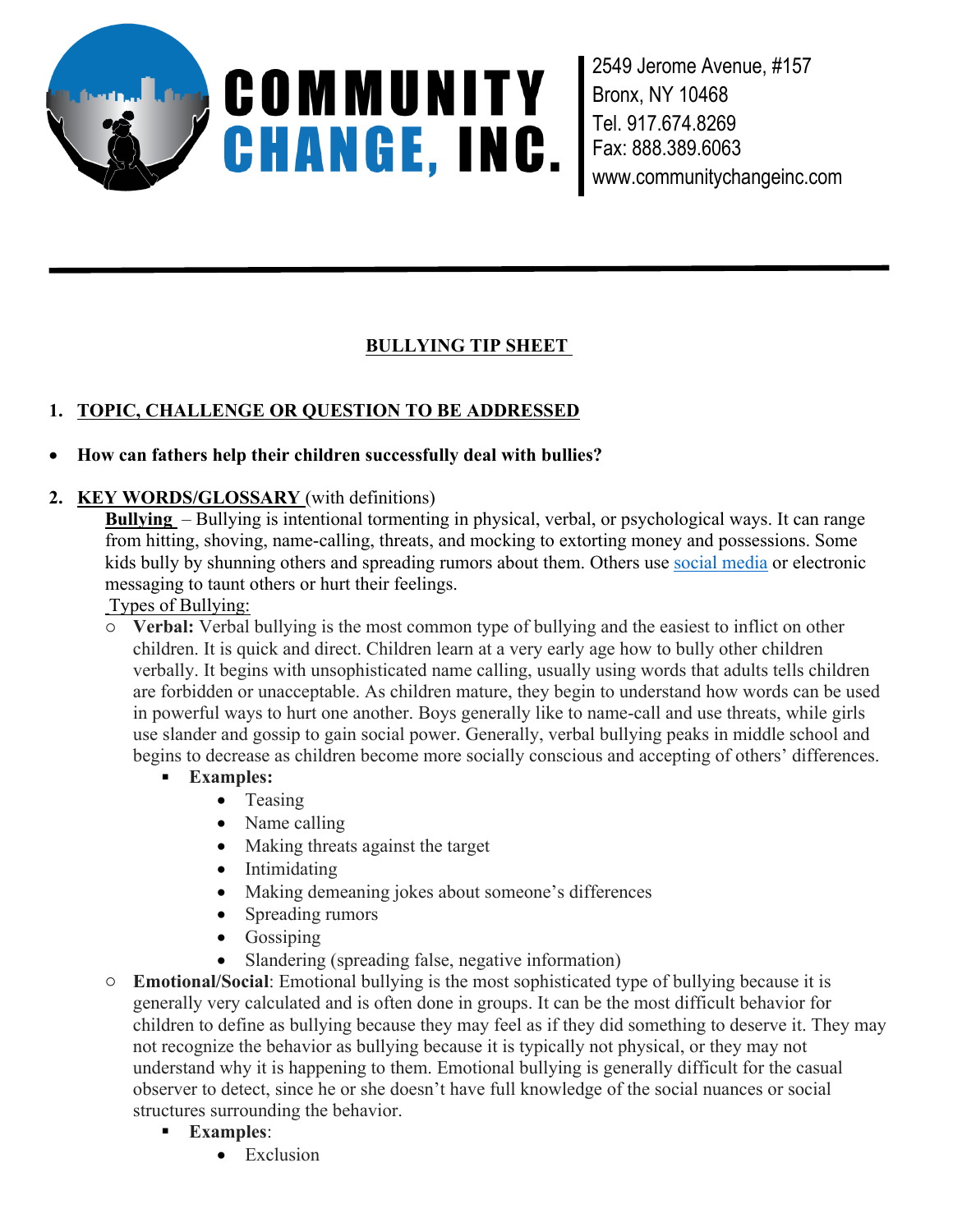- Social manipulation
- Telling someone who they can and cannot be friends with
- Spreading rumors
- Humiliation
- o **Physical:** Physical bullying can be the easiest type of bullying to recognize, since it is the most visible behavior. This type of bullying includes perceived intent to harm, such as threats or "pretending" to physically harm the target (e.g., flicking fingers or extending hands close to the target's eyes or face to cause a withdrawal reaction). Physical bullying can begin in children as young as 4 or 5 years old. This behavior is not considered bullying until the child realizes his or her actions cause another person pain.
	- **Examples:**
		- Hitting
		- $\bullet$  Kicking
		- Pushing
		- Taking or damaging property
		- Forced or unwelcomed contact
- o **Sexual**: Understandably, this may be the most difficult type of bullying for a child and parents to discuss. Even though the subject may be uncomfortable to talk about, children need to know acceptable boundaries and appropriate behavior in social relationships. Students need to be provided with the appropriate social rules and norms for dating and flirting so they can act with respect toward their peers and recognize when someone is not respecting them sexually.
	- **Example**:
		- Sexually charged comments
		- Inappropriate or lewd glances
		- Inappropriate physical contact
		- Targeted sexual jokes
- o **Cyber:** The Internet has become the "new bathroom wall," a place where children can post mean and inappropriate comments about their peers. The rise of the Internet and other technology has led to a new, very serious form of bullying: cyberbullying. Cyberbullying is when the Internet, cell phones or other devices are used to send or post text or images intended to hurt or embarrass another person.
	- **Examples:**
		- Sending harassing, embarrassing, or otherwise unwelcome emails or text messages
		- Threats
		- Sexual harassment
		- Hate speech
		- Ridiculing someone publically in online forums
		- Posting lies, rumors or gossip about the target and encouraging others to distribute that information

**Restoring Confidence** - Dealing with bullying can erode a child's confidence. To help restore it, encourage your kids to spend time with friends who have a positive influence. Participation in clubs, sports, or other enjoyable activities builds strength and friendships. Provide a listening ear about difficult situations, but encourage your kids to also tell you about the good parts of their day, and listen equally attentively. Make sure they know you believe in them and that you'll do what you can to address any bullying that occurs.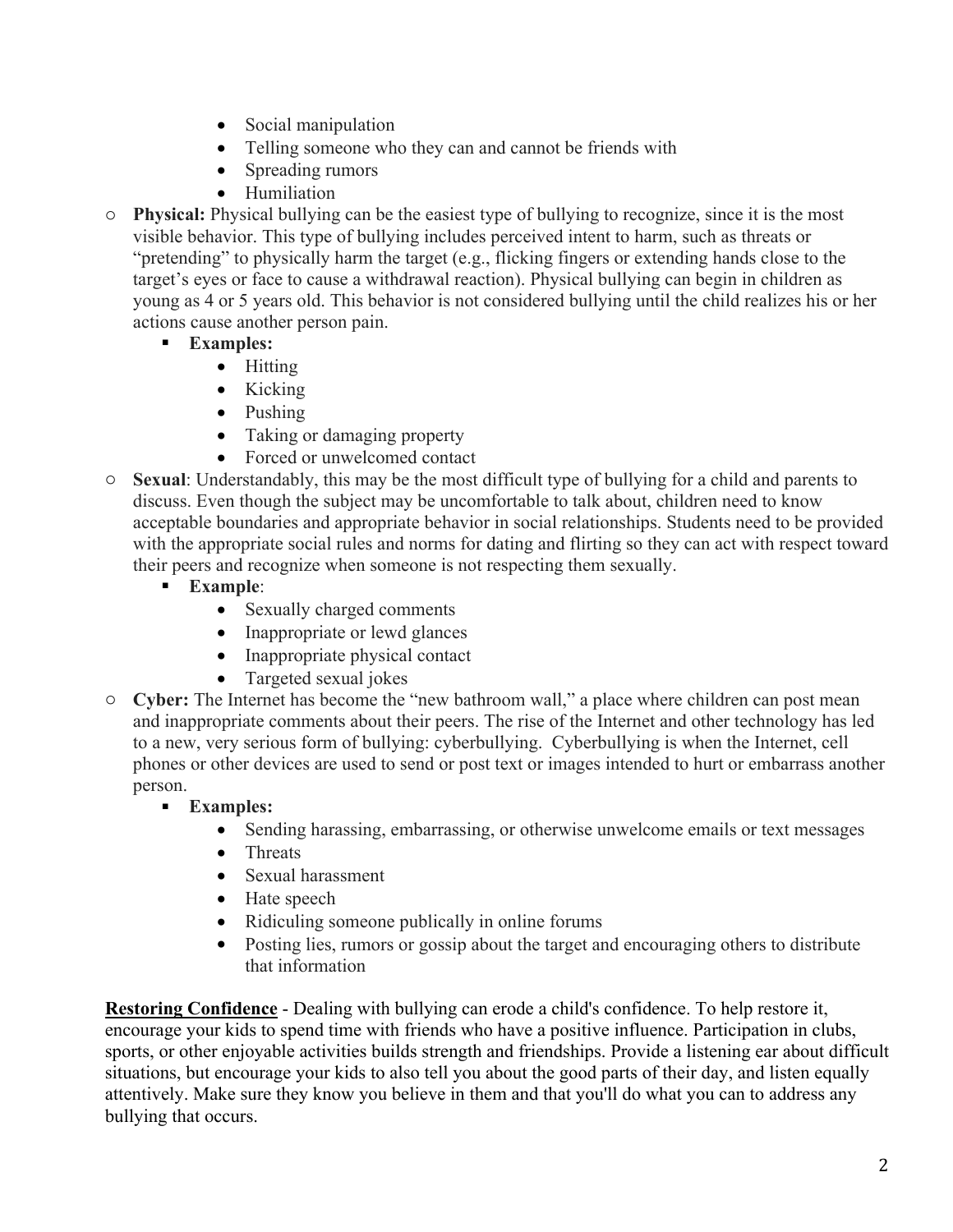**Conflict** - A disagreement or argument in which both sides share their views.

**Conflict Resolution** - The difference between bullying and conflict is important to note, because conflict resolution or mediation strategies are sometimes misused to solve bullying problems. These strategies can send the message that both children are "partly right and partly wrong," or that, "We need to work out the conflict between you two." These messages are not appropriate in cases of bullying (or in any situation where someone is being victimized). The appropriate message to the child who is being bullied should be, "Bullying is wrong and no one deserves to be bullied. We are going to do everything we can to stop it."

# **3. RELEVANT FACT/RESEARCH/STATISTICS** (within current year)

- Research presented at the 2017 Pediatric Academic Societies Meeting revealed the number of children admitted to hospitals for attempted suicide or expressing suicidal thoughts doubled between 2008 and 2015. Much of the rise is linked to an increase in cyberbullying. (Source: CNN). More teen suicides are also now attributed in some way to cyberbullying  $(1, 2, 3)$  than ever before.
- In 2015, a higher percentage of female than of male students ages 12–18 reported being bullied at school during the school year (23 vs. 19 percent), as well as being the subject of rumors (15 vs. 9 percent). In contrast, a higher percentage of male than of female students reported being threatened with harm (5 vs. 3 percent).
- Higher percentages of Black students (25 percent) and White students (22 percent) than of Hispanic students (17 percent) reported being bullied at school in 2015. The percentage of students who reported being made fun of, called names, or insulted was also higher for Black students (17 percent) and White students (14 percent) than for Hispanic students (9 percent). The percentage of students who reported being the subject of rumors was higher for Black students (14 percent), White students (13 percent), and
- Hispanic students (10 percent) than for Asian students (5 percent). A higher percentage of students in grade 6 than of students in grades 8 through 12 reported being bullied at school during the school year. In 2015, about 31 percent of 6th-graders reported being bullied at school, compared with 22 percent of 8th-graders, 19 percent of 9th-graders, 21 percent of 10th-graders, 16 percent of 11th-graders, and 15 percent of 12th-graders. In addition, a higher percentage of 7thgraders (25 percent) than of 11th- and 12th-graders reported being bullied at school. The percentage was also higher for 8th- and 10th-graders than for 12th-graders. No measurable differences were observed in the percentage of students who reported being bullied at school by urbanicity or between those in public and private schools.

#### **4. REFERENCES**

- **HTTP://STOPBULLYINGNOWFOUNDATION.ORG/MAIN/**
- **HTTPS://WWW.STOPBULLYING.GOV/MEDIA/FACTS/INDEX.HTML#STATS**
- **HTTPS://WWW.PACER.ORG/BULLYING/RESOURCES/STATS.ASP**
- **HTTPS://NCES.ED.GOV/FASTFACTS/DISPLAY.ASP?ID=719**
- https://www.pacer.org/bullying/resources/parents/definition-impact-roles.asp

#### **5. TIPS/STRATEGIES/SUGGESTIONS/RECOMMENDATIONS**

#### **Advice for Kids**

Parents can help kids learn how to deal with bullying if it happens. For some parents, it may be tempting to tell a kid to fight back. After all, you're angry that your child is suffering and maybe you were told to "stand up for yourself" when you were young. Or you may worry that your child will continue to suffer at the hands of the bully, and think that fighting back is the only way to put a bully in his or her place.